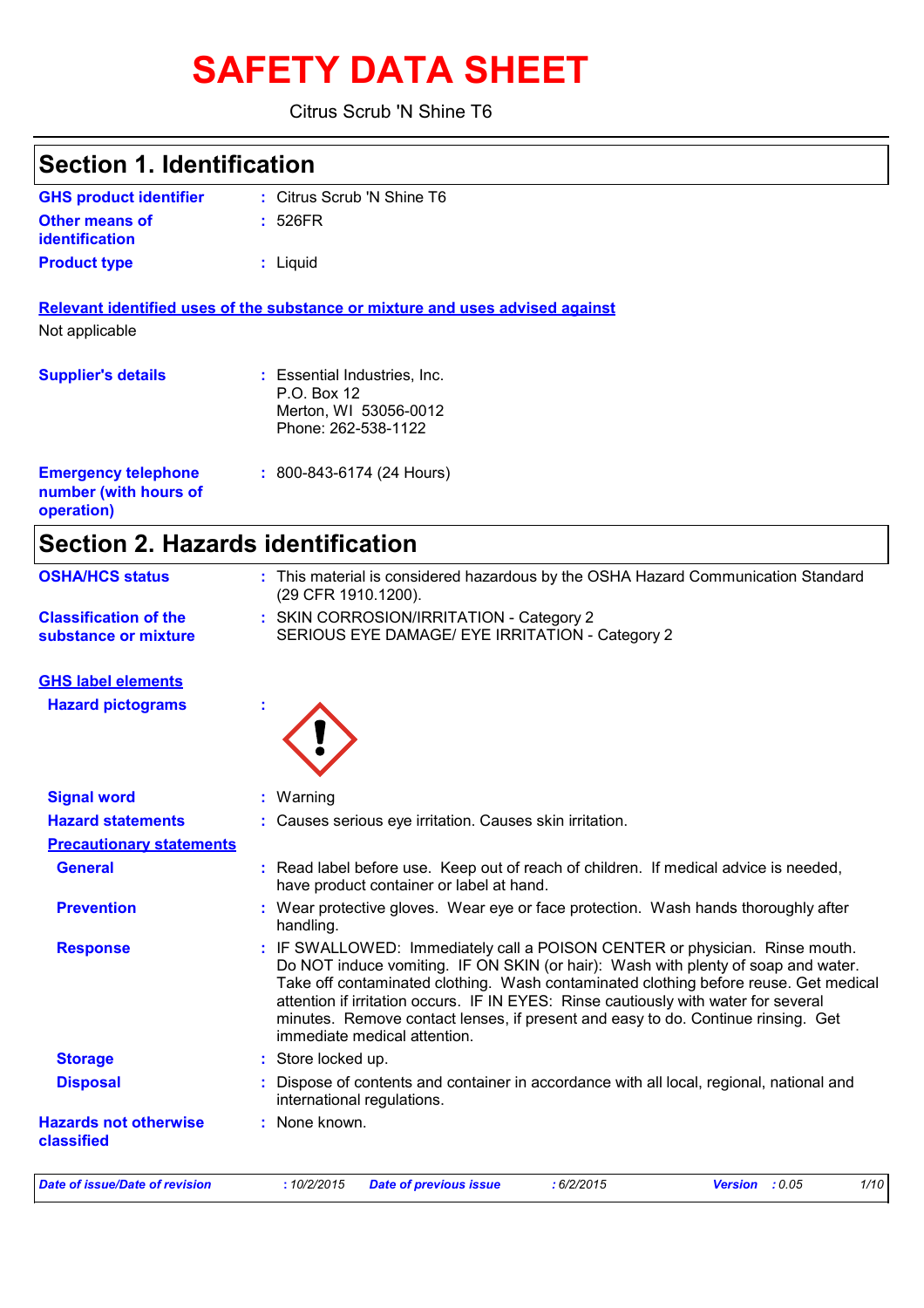### **Section 3. Composition/information on ingredients**

### **Substance/mixture**

#### **Other means of identification**

**:** Mixture

**:** Not available

#### **CAS number/other identifiers**

| <b>CAS number</b>   | : Not applicable |
|---------------------|------------------|
| <b>Product code</b> | : 526FR          |

| <b>Ingredient name</b> | $\frac{9}{6}$ | <b>CAS number</b> |
|------------------------|---------------|-------------------|
| d-Limonene             | IO -          | 5989-27-5         |

Any concentration shown as a range is to protect confidentiality or is due to batch variation.

**There are no additional ingredients present which, within the current knowledge of the supplier and in the concentrations applicable, are classified as hazardous to health or the environment and hence require reporting in this section.**

**Occupational exposure limits, if available, are listed in Section 8.**

### **Section 4. First aid measures**

#### **Description of necessary first aid measures**

| <b>Eye contact</b>                                 | : Immediately flush eyes with plenty of water, occasionally lifting the upper and lower<br>eyelids. Check for and remove any contact lenses. Continue to rinse for at least 10<br>minutes. Get medical attention.                                                                                                                                                                                                                                                                                                                                                                                                                                                                                                                                                         |
|----------------------------------------------------|---------------------------------------------------------------------------------------------------------------------------------------------------------------------------------------------------------------------------------------------------------------------------------------------------------------------------------------------------------------------------------------------------------------------------------------------------------------------------------------------------------------------------------------------------------------------------------------------------------------------------------------------------------------------------------------------------------------------------------------------------------------------------|
| <b>Inhalation</b>                                  | : Remove victim to fresh air and keep at rest in a position comfortable for breathing. If<br>not breathing, if breathing is irregular or if respiratory arrest occurs, provide artificial<br>respiration or oxygen by trained personnel. It may be dangerous to the person providing<br>aid to give mouth-to-mouth resuscitation. Get medical attention. If unconscious, place<br>in recovery position and get medical attention immediately. Maintain an open airway.<br>Loosen tight clothing such as a collar, tie, belt or waistband.                                                                                                                                                                                                                                 |
| <b>Skin contact</b>                                | : Flush contaminated skin with plenty of water. Remove contaminated clothing and<br>shoes. Continue to rinse for at least 10 minutes. Wash contaminated clothing<br>thoroughly with water before removing it, or wear gloves. Get medical attention if<br>irritation develops. Wash clothing before reuse. Clean shoes thoroughly before reuse.                                                                                                                                                                                                                                                                                                                                                                                                                           |
| <b>Ingestion</b>                                   | : Wash out mouth with water. Remove dentures if any. Remove victim to fresh air and<br>keep at rest in a position comfortable for breathing. If material has been swallowed and<br>the exposed person is conscious, give small quantities of water to drink. Stop if the<br>exposed person feels sick as vomiting may be dangerous. Do not induce vomiting<br>unless directed to do so by medical personnel. If vomiting occurs, the head should be<br>kept low so that vomit does not enter the lungs. Get medical attention. Never give<br>anything by mouth to an unconscious person. If unconscious, place in recovery position<br>and get medical attention immediately. Maintain an open airway. Loosen tight clothing<br>such as a collar, tie, belt or waistband. |
| Most important symptoms/effects, acute and delayed |                                                                                                                                                                                                                                                                                                                                                                                                                                                                                                                                                                                                                                                                                                                                                                           |
| <b>Potential acute health effects</b>              |                                                                                                                                                                                                                                                                                                                                                                                                                                                                                                                                                                                                                                                                                                                                                                           |

| <b>Eye contact</b>  | : Causes serious eye irritation.                    |
|---------------------|-----------------------------------------------------|
| <b>Inhalation</b>   | : No known significant effects or critical hazards. |
| <b>Clin contact</b> | . Coupon okin irritation                            |

- **Skin contact :** Causes skin irritation.
- **Ingestion :** Irritating to mouth, throat and stomach.

**Over-exposure signs/symptoms**

| Date of issue/Date of revision | . 10/2/2015 | Date of previous issue | 6/2/2015 | : 0.05<br><b>Version</b> | 2/10 |
|--------------------------------|-------------|------------------------|----------|--------------------------|------|
|                                |             |                        |          |                          |      |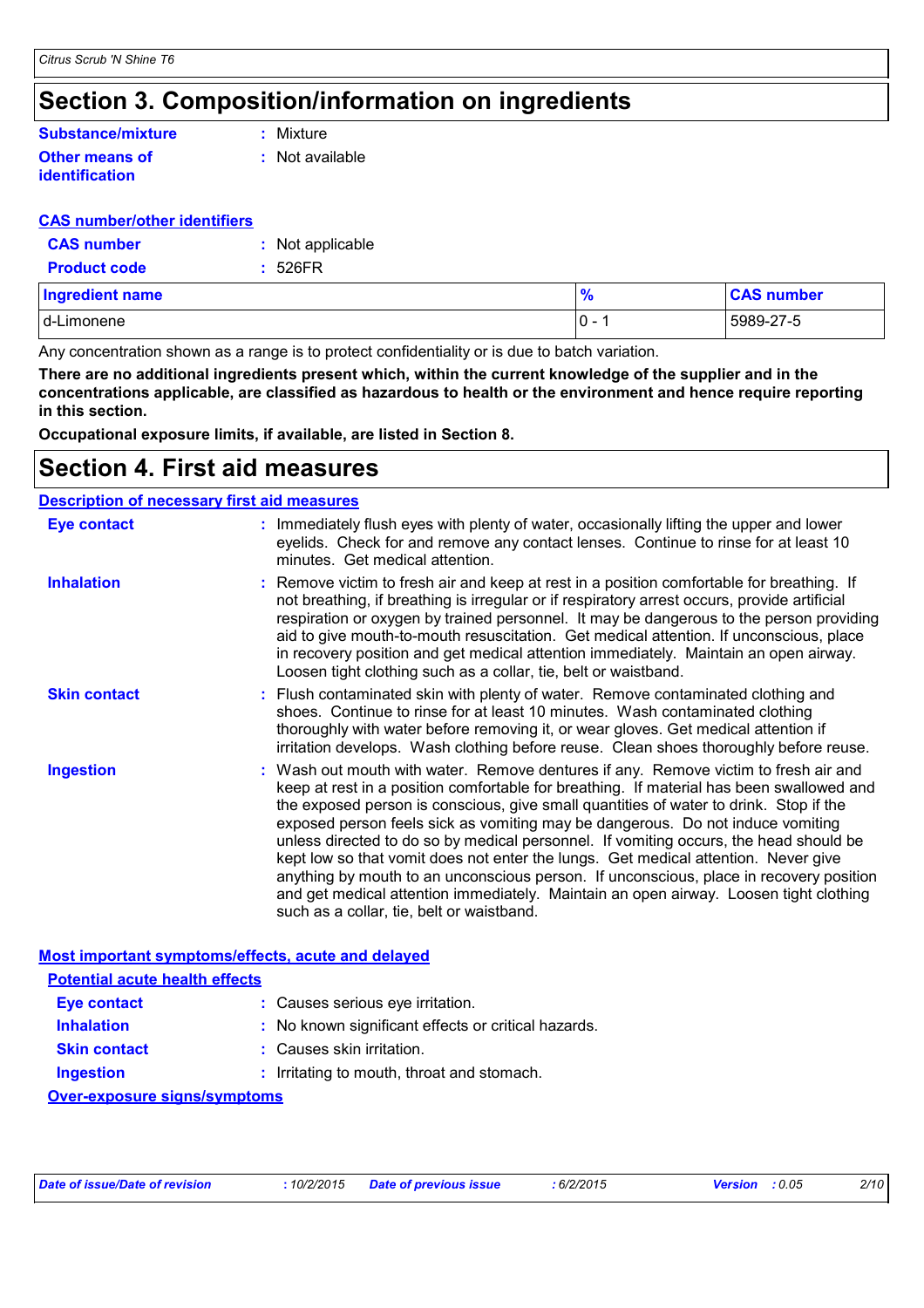### **Section 4. First aid measures**

| <b>Eye contact</b>                | : Adverse symptoms may include the following:<br>pain<br>watering<br>redness                                                                                                  |
|-----------------------------------|-------------------------------------------------------------------------------------------------------------------------------------------------------------------------------|
| <b>Inhalation</b>                 | : No specific data.                                                                                                                                                           |
| <b>Skin contact</b>               | Adverse symptoms may include the following:<br>pain or irritation<br>redness                                                                                                  |
| <b>Ingestion</b>                  | : Adverse symptoms may include the following:<br>stomach pains                                                                                                                |
|                                   | Indication of immediate medical attention and special treatment needed, if necessary                                                                                          |
| <b>Notes to physician</b>         | : Treat symptomatically. Contact poison treatment specialist immediately if large<br>quantities have been ingested or inhaled.                                                |
| <b>Specific treatments</b>        | : No specific treatment.                                                                                                                                                      |
| <b>Protection of first-aiders</b> | : No action shall be taken involving any personal risk or without suitable training. It may<br>be dangerous to the person providing aid to give mouth-to-mouth resuscitation. |

#### **See toxicological information (section 8)**

### **Section 5. Fire-fighting measures**

| <b>Extinguishing media</b>                               |                                                                                                                                                                                                     |
|----------------------------------------------------------|-----------------------------------------------------------------------------------------------------------------------------------------------------------------------------------------------------|
| <b>Suitable extinguishing</b><br>media                   | : Use an extinguishing agent suitable for the surrounding fire.                                                                                                                                     |
| <b>Unsuitable extinguishing</b><br>media                 | : None known.                                                                                                                                                                                       |
| <b>Specific hazards arising</b><br>from the chemical     | : In a fire or if heated, a pressure increase will occur and the container may burst.                                                                                                               |
| <b>Hazardous thermal</b><br>decomposition products       | : No specific data.                                                                                                                                                                                 |
| <b>Special protective actions</b><br>for fire-fighters   | : Promptly isolate the scene by removing all persons from the vicinity of the incident if<br>there is a fire. No action shall be taken involving any personal risk or without suitable<br>training. |
| <b>Special protective</b><br>equipment for fire-fighters | : Fire-fighters should wear appropriate protective equipment and self-contained breathing<br>apparatus (SCBA) with a full face-piece operated in positive pressure mode.                            |

### **Section 6. Accidental release measures**

#### **Personal precautions, protective equipment and emergency procedures**

| For non-emergency<br>personnel |      | No action shall be taken involving any personal risk or without suitable training.<br>Evacuate surrounding areas. Keep unnecessary and unprotected personnel from<br>entering. Do not touch or walk through spilled material. Do not breathe vapor or mist.<br>Provide adequate ventilation. Wear appropriate respirator when ventilation is<br>inadequate. Put on appropriate personal protective equipment. |
|--------------------------------|------|---------------------------------------------------------------------------------------------------------------------------------------------------------------------------------------------------------------------------------------------------------------------------------------------------------------------------------------------------------------------------------------------------------------|
| For emergency responders       | - 11 | If specialised clothing is required to deal with the spillage, take note of any information<br>in Section 8 on suitable and unsuitable materials. See also the information in "For non-<br>emergency personnel".                                                                                                                                                                                              |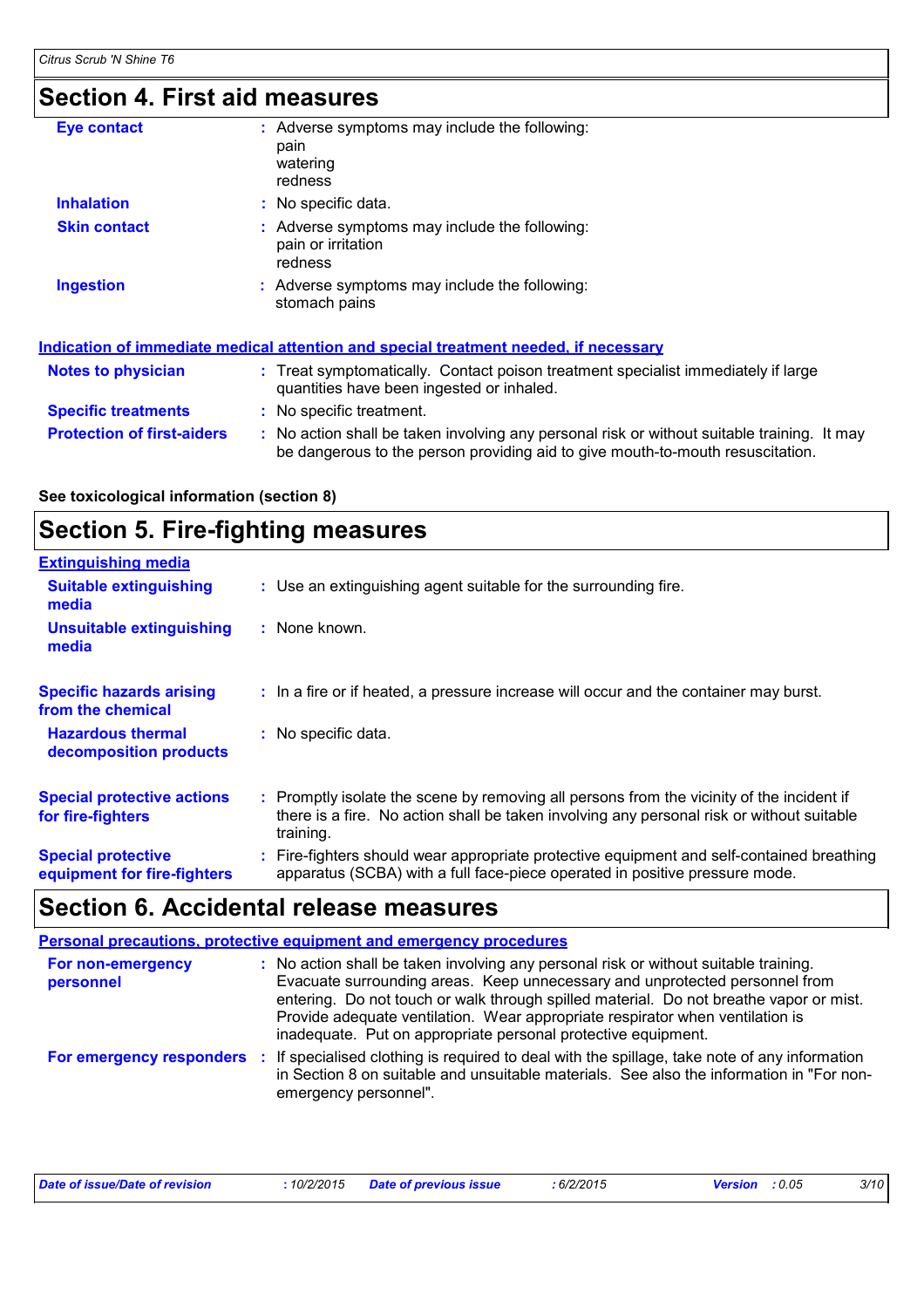### **Section 6. Accidental release measures**

| <b>Environmental precautions</b>                             | : Avoid dispersal of spilled material and runoff and contact with soil, waterways, drains<br>and sewers. Inform the relevant authorities if the product has caused environmental<br>pollution (sewers, waterways, soil or air).                                                                                                                                                                                                                                                                                                                                                                                                                                                                              |
|--------------------------------------------------------------|--------------------------------------------------------------------------------------------------------------------------------------------------------------------------------------------------------------------------------------------------------------------------------------------------------------------------------------------------------------------------------------------------------------------------------------------------------------------------------------------------------------------------------------------------------------------------------------------------------------------------------------------------------------------------------------------------------------|
| <b>Methods and materials for containment and cleaning up</b> |                                                                                                                                                                                                                                                                                                                                                                                                                                                                                                                                                                                                                                                                                                              |
| <b>Small spill</b>                                           | : Stop leak if without risk. Move containers from spill area. Dilute with water and mop up<br>if water-soluble. Alternatively, or if water-insoluble, absorb with an inert dry material and<br>place in an appropriate waste disposal container. Dispose of via a licensed waste<br>disposal contractor.                                                                                                                                                                                                                                                                                                                                                                                                     |
| <b>Large spill</b>                                           | : Stop leak if without risk. Move containers from spill area. Approach release from<br>upwind. Prevent entry into sewers, water courses, basements or confined areas. Wash<br>spillages into an effluent treatment plant or proceed as follows. Contain and collect<br>spillage with non-combustible, absorbent material e.g. sand, earth, vermiculite or<br>diatomaceous earth and place in container for disposal according to local regulations<br>(see Section 13). Dispose of via a licensed waste disposal contractor. Contaminated<br>absorbent material may pose the same hazard as the spilled product. Note: see<br>Section 1 for emergency contact information and Section 13 for waste disposal. |

### **Section 7. Handling and storage**

#### **Precautions for safe handling**

| <b>Protective measures</b>                                                | : Put on appropriate personal protective equipment (see Section 8). Do not get in eyes or<br>on skin or clothing. Do not breathe vapor or mist. Do not ingest. If during normal use<br>the material presents a respiratory hazard, use only with adequate ventilation or wear<br>appropriate respirator. Keep in the original container or an approved alternative made<br>from a compatible material, kept tightly closed when not in use. Keep away from acids.<br>Empty containers retain product residue and can be hazardous. Do not reuse container. |
|---------------------------------------------------------------------------|------------------------------------------------------------------------------------------------------------------------------------------------------------------------------------------------------------------------------------------------------------------------------------------------------------------------------------------------------------------------------------------------------------------------------------------------------------------------------------------------------------------------------------------------------------|
| <b>Advice on general</b><br>occupational hygiene                          | : Eating, drinking and smoking should be prohibited in areas where this material is<br>handled, stored and processed. Workers should wash hands and face before eating,<br>drinking and smoking. Remove contaminated clothing and protective equipment before<br>entering eating areas. See also Section 8 for additional information on hygiene<br>measures.                                                                                                                                                                                              |
| <b>Conditions for safe storage,</b><br>including any<br>incompatibilities | : Store in accordance with local regulations. Store in original container protected from<br>direct sunlight in a dry, cool and well-ventilated area, away from incompatible materials<br>and food and drink. Store locked up. Separate from acids. Keep container tightly<br>closed and sealed until ready for use. Containers that have been opened must be<br>carefully resealed and kept upright to prevent leakage. Do not store in unlabeled<br>containers. Use appropriate containment to avoid environmental contamination.                         |

### **Section 8. Exposure controls/personal protection**

#### **Control parameters**

**Individual protection measures**

| <b>Occupational exposure limits</b><br>None.      |                                                                                                                                                                                                                                                                                                                                 |  |
|---------------------------------------------------|---------------------------------------------------------------------------------------------------------------------------------------------------------------------------------------------------------------------------------------------------------------------------------------------------------------------------------|--|
| <b>Appropriate engineering</b><br><b>controls</b> | : If user operations generate dust, fumes, gas, vapor or mist, use process enclosures,<br>local exhaust ventilation or other engineering controls to keep worker exposure to<br>airborne contaminants below any recommended or statutory limits.                                                                                |  |
| <b>Environmental exposure</b><br><b>controls</b>  | : Emissions from ventilation or work process equipment should be checked to ensure<br>they comply with the requirements of environmental protection legislation. In some<br>cases, fume scrubbers, filters or engineering modifications to the process equipment<br>will be necessary to reduce emissions to acceptable levels. |  |

| Date of issue/Date of revision | .10/2/2015 | <b>Date of previous issue</b> | : 6/2/2015 | Version : 0.05 | 4/10 |
|--------------------------------|------------|-------------------------------|------------|----------------|------|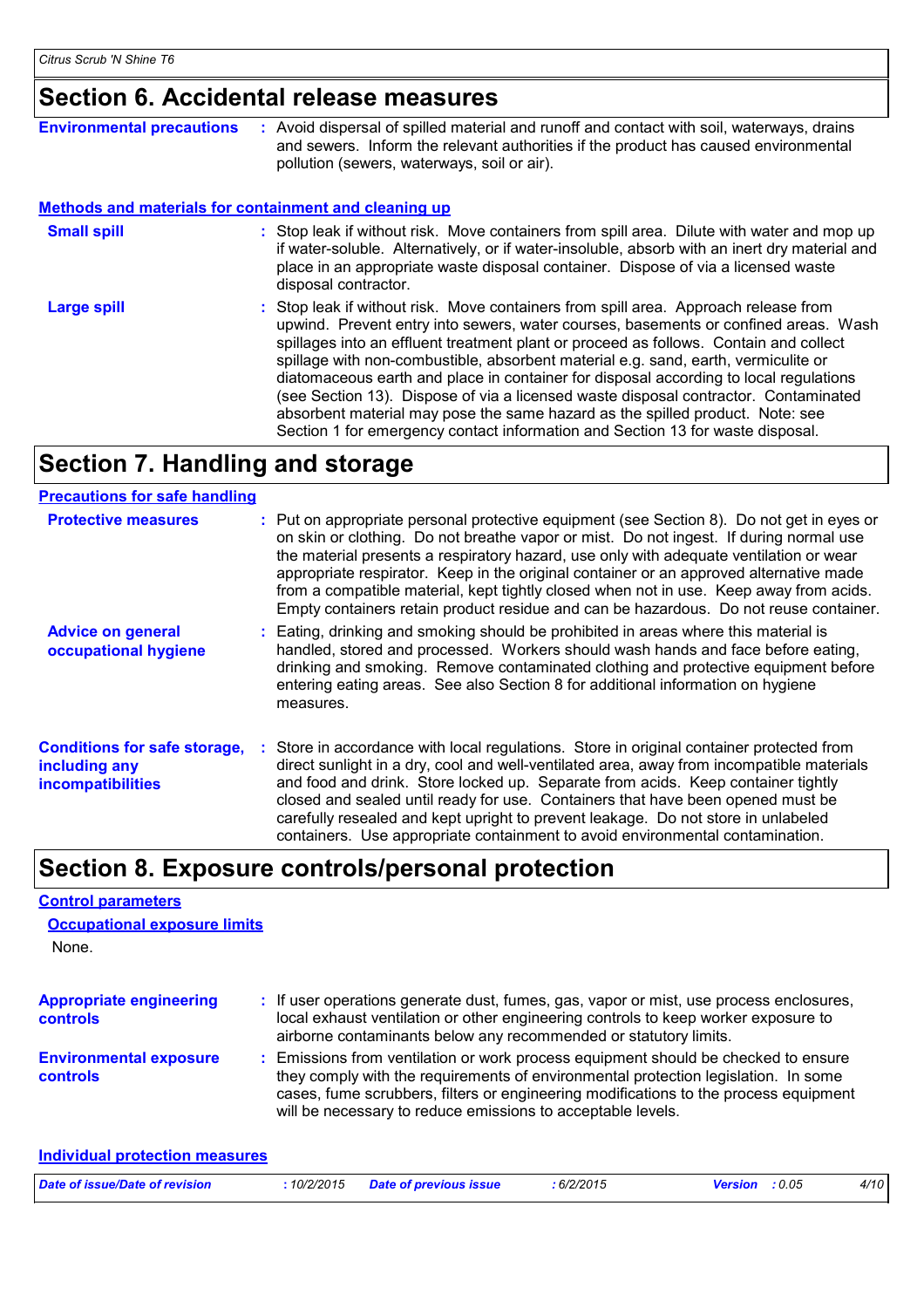### **Section 8. Exposure controls/personal protection**

| <b>Hygiene measures</b>       | : Wash hands, forearms and face thoroughly after handling chemical products, before<br>eating, smoking and using the lavatory and at the end of the working period.<br>Appropriate techniques should be used to remove potentially contaminated clothing.<br>Wash contaminated clothing before reusing. Ensure that eyewash stations and safety<br>showers are close to the workstation location.                                                                                                                                                                                                                      |
|-------------------------------|------------------------------------------------------------------------------------------------------------------------------------------------------------------------------------------------------------------------------------------------------------------------------------------------------------------------------------------------------------------------------------------------------------------------------------------------------------------------------------------------------------------------------------------------------------------------------------------------------------------------|
| <b>Eye/face protection</b>    | : Safety eyewear complying with an approved standard should be used when a risk<br>assessment indicates this is necessary to avoid exposure to liquid splashes, mists,<br>gases or dusts. If contact is possible, the following protection should be worn, unless<br>the assessment indicates a higher degree of protection: chemical splash goggles.                                                                                                                                                                                                                                                                  |
| <b>Skin protection</b>        |                                                                                                                                                                                                                                                                                                                                                                                                                                                                                                                                                                                                                        |
| <b>Hand protection</b>        | : Chemical-resistant, impervious gloves complying with an approved standard should be<br>worn at all times when handling chemical products if a risk assessment indicates this is<br>necessary. Considering the parameters specified by the glove manufacturer, check<br>during use that the gloves are still retaining their protective properties. It should be<br>noted that the time to breakthrough for any glove material may be different for different<br>glove manufacturers. In the case of mixtures, consisting of several substances, the<br>protection time of the gloves cannot be accurately estimated. |
| <b>Body protection</b>        | : Personal protective equipment for the body should be selected based on the task being<br>performed and the risks involved and should be approved by a specialist before<br>handling this product.                                                                                                                                                                                                                                                                                                                                                                                                                    |
| <b>Other skin protection</b>  | : Appropriate footwear and any additional skin protection measures should be selected<br>based on the task being performed and the risks involved and should be approved by a<br>specialist before handling this product.                                                                                                                                                                                                                                                                                                                                                                                              |
| <b>Respiratory protection</b> | : Use a properly fitted, air-purifying or air-fed respirator complying with an approved<br>standard if a risk assessment indicates this is necessary. Respirator selection must be<br>based on known or anticipated exposure levels, the hazards of the product and the safe<br>working limits of the selected respirator.                                                                                                                                                                                                                                                                                             |

## **Section 9. Physical and chemical properties**

| <b>Appearance</b>                                      |                                                           |                          |      |
|--------------------------------------------------------|-----------------------------------------------------------|--------------------------|------|
| <b>Physical state</b>                                  | : Liquid                                                  |                          |      |
| <b>Color</b>                                           | : Light Yellow                                            |                          |      |
| Odor                                                   | : Citrus                                                  |                          |      |
| <b>Odor threshold</b>                                  | : Not available                                           |                          |      |
| pH                                                     | : 12.3                                                    |                          |      |
| <b>Melting point</b>                                   | : $0^{\circ}$ C (32 $^{\circ}$ F)                         |                          |      |
| <b>Boiling point</b>                                   | : $100^{\circ}$ C (212 $^{\circ}$ F)                      |                          |      |
| <b>Flash point</b>                                     | : Closed cup: >93.334°C (>200°F)                          |                          |      |
| <b>Evaporation rate</b>                                | : Not available                                           |                          |      |
| <b>Flammability (solid, gas)</b>                       | : Not available                                           |                          |      |
| <b>Lower and upper explosive</b><br>(flammable) limits | : Not available                                           |                          |      |
| <b>Vapor pressure</b>                                  | $:$ <4 kPa (<30 mm Hg) [room temperature]                 |                          |      |
| <b>Vapor density</b>                                   | : $<$ 1 [Air = 1]                                         |                          |      |
| <b>Specific gravity</b>                                | $: 1$ g/cm <sup>3</sup>                                   |                          |      |
| <b>Solubility</b>                                      | : Not available                                           |                          |      |
| <b>Partition coefficient: n-</b><br>octanol/water      | : Not available                                           |                          |      |
| <b>Auto-ignition temperature</b>                       | : Not available                                           |                          |      |
| <b>Date of issue/Date of revision</b>                  | :10/2/2015<br><b>Date of previous issue</b><br>: 6/2/2015 | : 0.05<br><b>Version</b> | 5/10 |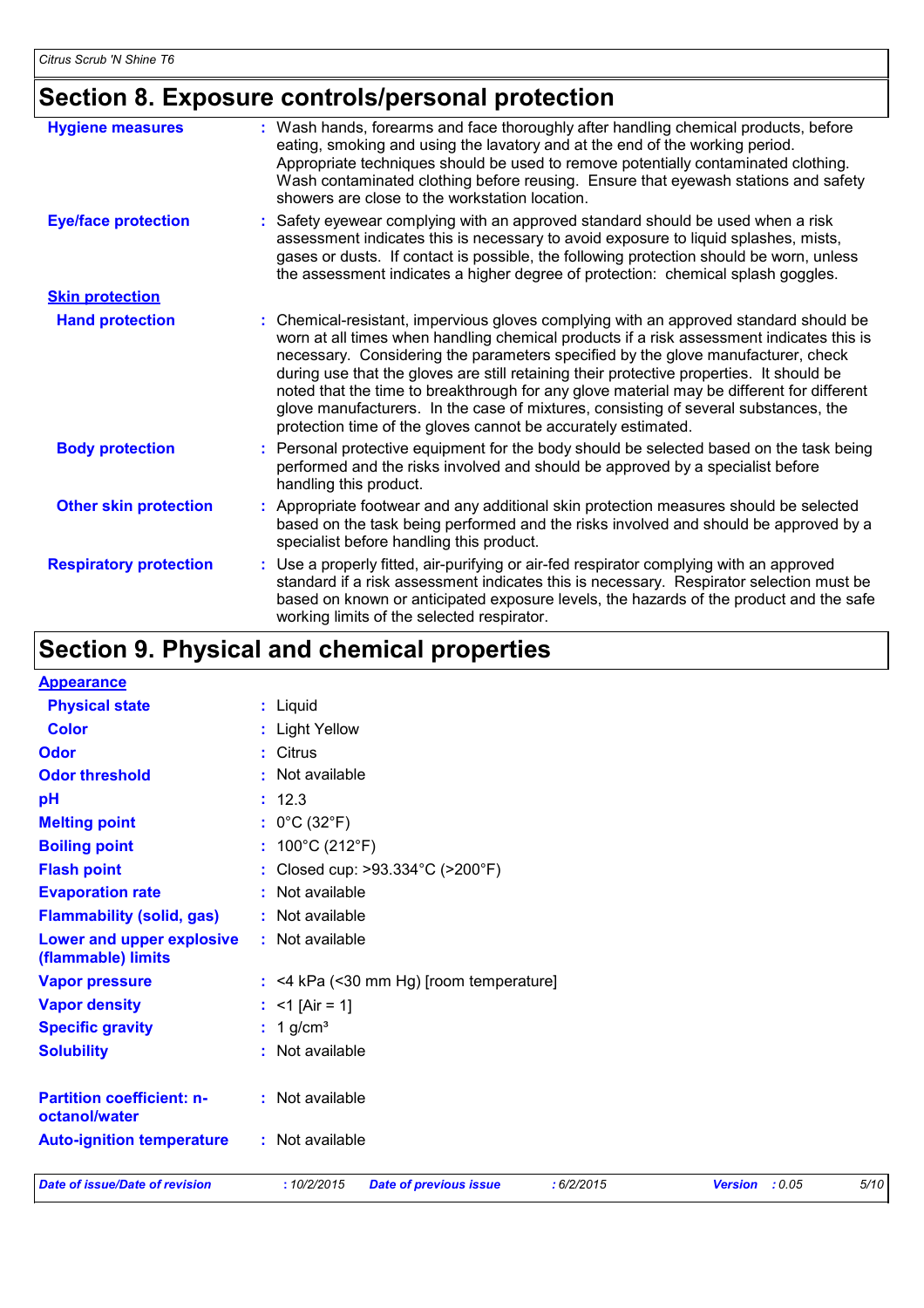### **Section 9. Physical and chemical properties**

**Viscosity :** Not available

**VOC content :** <1%

VOCs are calculated following the requirements under 40 CFR, Part 59, Subpart C for Consumer Products and Subpart D for Architectural Coatings.

### **Section 10. Stability and reactivity**

| <b>Reactivity</b>                            | : No specific test data related to reactivity available for this product or its ingredients.              |
|----------------------------------------------|-----------------------------------------------------------------------------------------------------------|
| <b>Chemical stability</b>                    | : The product is stable.                                                                                  |
| <b>Possibility of hazardous</b><br>reactions | : Under normal conditions of storage and use, hazardous reactions will not occur.                         |
| <b>Conditions to avoid</b>                   | : No specific data.                                                                                       |
| <b>Incompatible materials</b>                | : Reactive or incompatible with the following materials:<br>acids                                         |
| <b>Hazardous decomposition</b><br>products   | : Under normal conditions of storage and use, hazardous decomposition products should<br>not be produced. |

### **Section 11. Toxicological information**

#### **Information on toxicological effects**

#### **Acute toxicity**

| <b>Product/ingredient name</b> | <b>Result</b>            | <b>Species</b> | <b>Dose</b>               | <b>Exposure</b> |
|--------------------------------|--------------------------|----------------|---------------------------|-----------------|
| Id-Limonene                    | LD50 Dermal<br>LD50 Oral | Rabbit<br>Rat  | -5000 mg/kg<br>4400 mg/kg |                 |

#### **Irritation/Corrosion**

| <b>Product/ingredient name</b> | <b>Result</b>        | <b>Species</b> | <b>Score</b> | <b>Exposure</b> | <b>Observation</b> |
|--------------------------------|----------------------|----------------|--------------|-----------------|--------------------|
| d-Limonene                     | Skin - Mild irritant | Rabbit         |              | 124 hours 10    |                    |
|                                |                      |                |              | l Percent       |                    |

#### **Sensitization**

Not available

#### **Mutagenicity**

Not available

#### **Carcinogenicity**

Not available

#### **Classification**

| <b>Product/ingredient name   OSHA</b> | <b>IARC</b> |  |
|---------------------------------------|-------------|--|
| Id-Limonene                           |             |  |

#### **Reproductive toxicity**

Not available

#### **Teratogenicity**

Not available

#### **Specific target organ toxicity (single exposure)**

| Date of issue/Date of revision |  |
|--------------------------------|--|
|--------------------------------|--|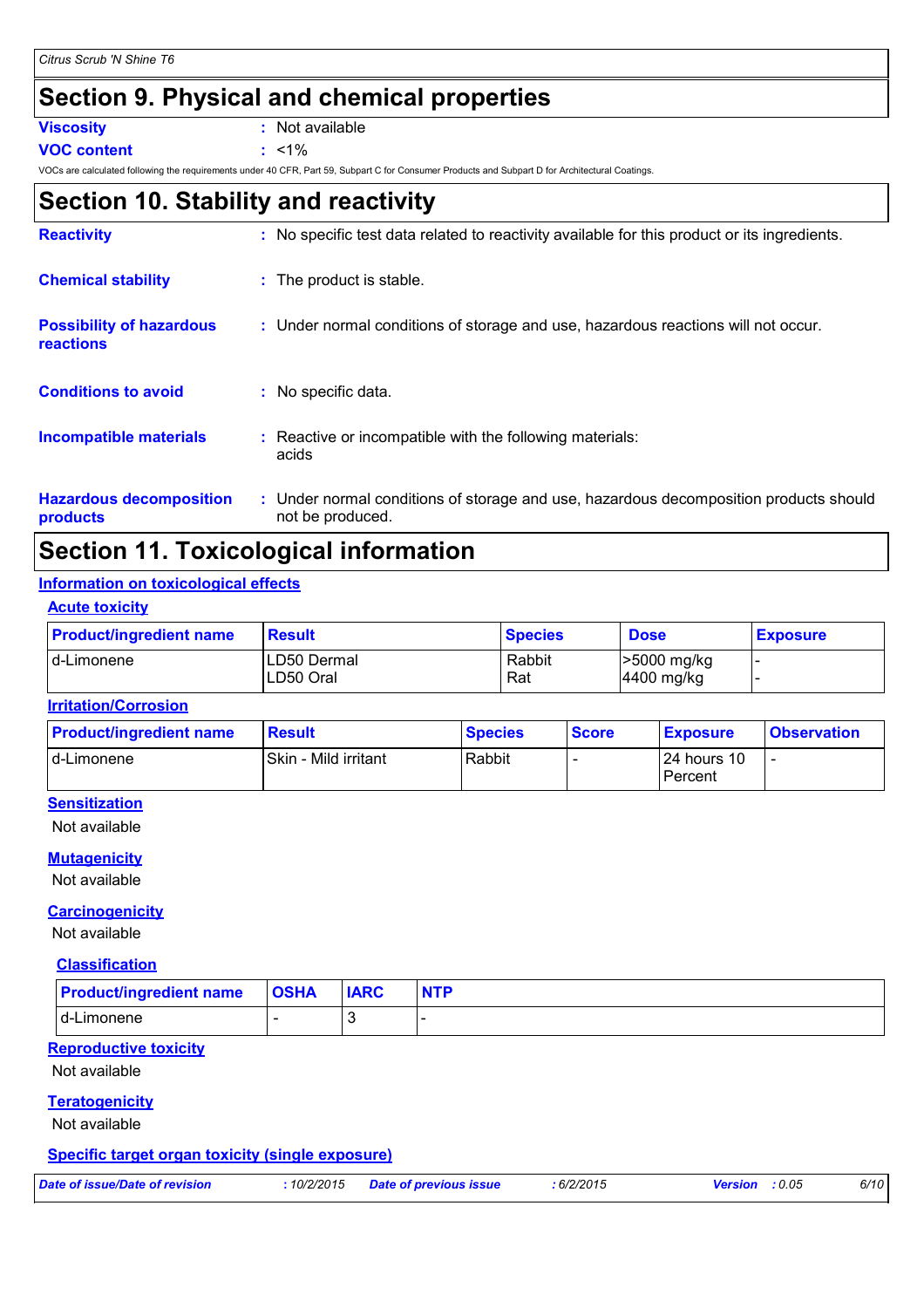## **Section 11. Toxicological information**

Not available

#### **Specific target organ toxicity (repeated exposure)**

Not available

#### **Aspiration hazard**

| <b>Name</b>  | <b>Result</b>                             |
|--------------|-------------------------------------------|
| I d-Limonene | ASPIRATION HAZARD - Category <sup>1</sup> |

| Information on the likely<br>routes of exposure | : Not available                                                                          |
|-------------------------------------------------|------------------------------------------------------------------------------------------|
| <b>Potential acute health effects</b>           |                                                                                          |
| <b>Eye contact</b>                              | : Causes serious eye irritation.                                                         |
| <b>Inhalation</b>                               | : No known significant effects or critical hazards.                                      |
| <b>Skin contact</b>                             | : Causes skin irritation.                                                                |
| <b>Ingestion</b>                                | Irritating to mouth, throat and stomach.                                                 |
|                                                 | Symptoms related to the physical, chemical and toxicological characteristics             |
| <b>Eye contact</b>                              | : Adverse symptoms may include the following:<br>pain<br>watering<br>redness             |
| <b>Inhalation</b>                               | : No specific data.                                                                      |
| <b>Skin contact</b>                             | : Adverse symptoms may include the following:<br>pain or irritation<br>redness           |
| <b>Ingestion</b>                                | : Adverse symptoms may include the following:<br>stomach pains                           |
|                                                 | Delayed and immediate effects and also chronic effects from short and long term exposure |
| <b>Short term exposure</b>                      |                                                                                          |
| <b>Potential immediate</b><br>effects           | : Not available                                                                          |
| <b>Potential delayed effects</b>                | : Not available                                                                          |
| Long term exposure                              |                                                                                          |

| <b>Potential immediate</b> | : Not available |
|----------------------------|-----------------|
| effects                    |                 |

#### **Potential chronic health effects**

Not available

| <b>General</b>               | : No known significant effects or critical hazards. |
|------------------------------|-----------------------------------------------------|
| <b>Carcinogenicity</b>       | : No known significant effects or critical hazards. |
| <b>Mutagenicity</b>          | : No known significant effects or critical hazards. |
| <b>Teratogenicity</b>        | : No known significant effects or critical hazards. |
| <b>Developmental effects</b> | : No known significant effects or critical hazards. |
| <b>Fertility effects</b>     | : No known significant effects or critical hazards. |

#### **Numerical measures of toxicity**

| Date of issue/Date of revision | : 10/2/2015 Date of previous issue | : 6/2/2015 | Version : 0.05 | 7/10 |
|--------------------------------|------------------------------------|------------|----------------|------|
|                                |                                    |            |                |      |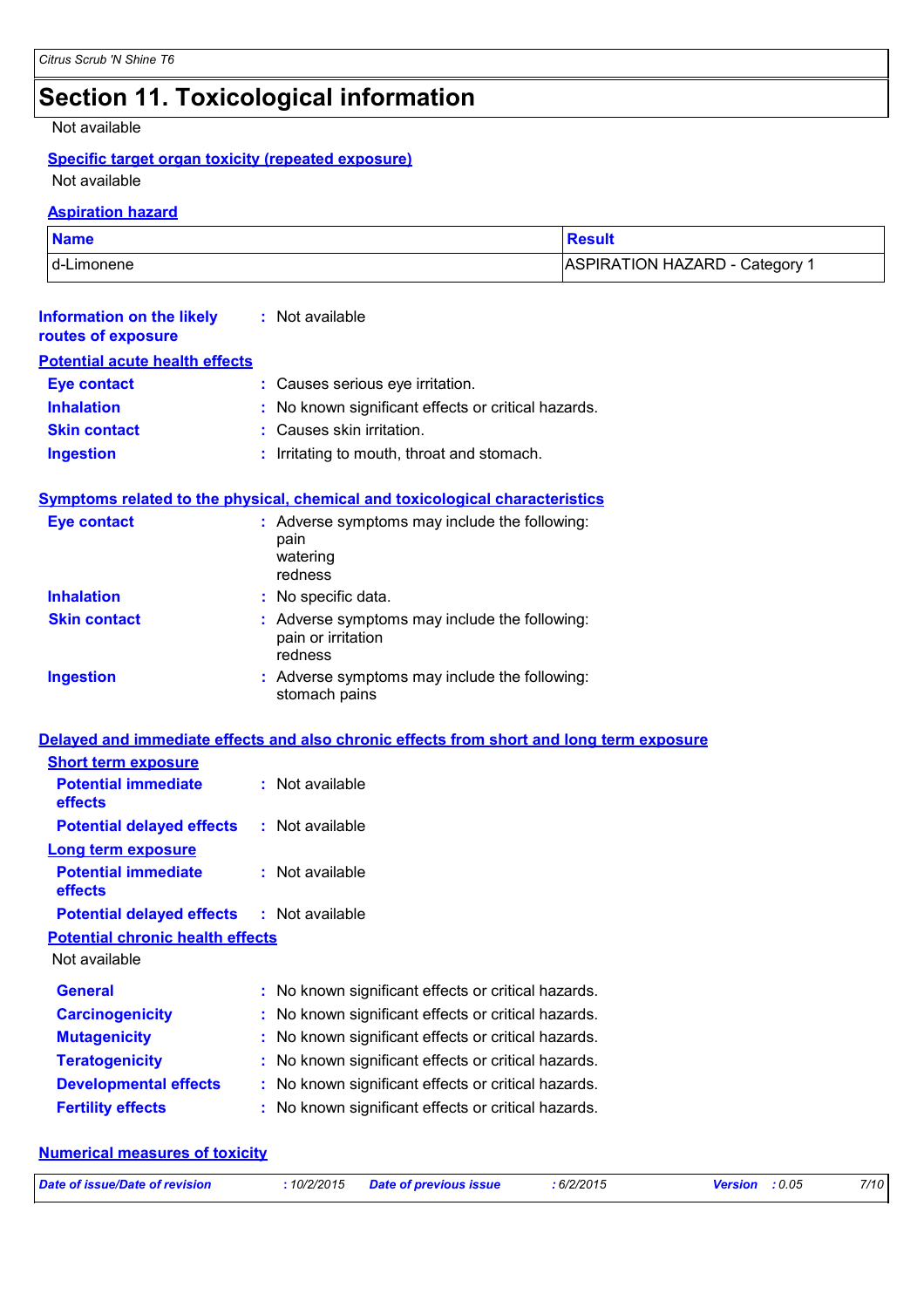### **Section 11. Toxicological information**

**Acute toxicity estimates**

Not available

### **Section 12. Ecological information**

### **Toxicity**

| <b>Product/ingredient name</b> | <b>Result</b>                                                      | <b>Species</b>                                                                                                 | <b>Exposure</b>        |
|--------------------------------|--------------------------------------------------------------------|----------------------------------------------------------------------------------------------------------------|------------------------|
| I d-Limonene                   | Acute EC50 421 µg/l Fresh water<br>Acute EC50 688 µg/l Fresh water | Daphnia - Daphnia magna<br><b>Fish - Pimephales promelas -</b><br>Juvenile (Fledgling, Hatchling,<br>Weanling) | 148 hours<br>196 hours |

#### **Persistence and degradability**

Not available

#### **Bioaccumulative potential**

| <b>Product/ingredient name</b> | $\mathsf{LogP}_\mathsf{ow}$ | <b>BCF</b> | <b>Potential</b> |
|--------------------------------|-----------------------------|------------|------------------|
| d-Limonene                     | 4.38                        | 1022       | high             |

#### **Mobility in soil**

**Soil/water partition coefficient (KOC) :** Not available

**Other adverse effects** : No known significant effects or critical hazards.

### **Section 13. Disposal considerations**

| <b>Disposal methods</b> | : The generation of waste should be avoided or minimized wherever possible. Disposal<br>of this product, solutions and any by-products should at all times comply with the<br>requirements of environmental protection and waste disposal legislation and any<br>regional local authority requirements. Dispose of surplus and non-recyclable products<br>via a licensed waste disposal contractor. Waste should not be disposed of untreated to<br>the sewer unless fully compliant with the requirements of all authorities with jurisdiction.<br>Waste packaging should be recycled. Incineration or landfill should only be considered<br>when recycling is not feasible. This material and its container must be disposed of in a<br>safe way. Care should be taken when handling emptied containers that have not been<br>cleaned or rinsed out. Empty containers or liners may retain some product residues.<br>Avoid dispersal of spilled material and runoff and contact with soil, waterways, drains<br>and sewers. |
|-------------------------|-------------------------------------------------------------------------------------------------------------------------------------------------------------------------------------------------------------------------------------------------------------------------------------------------------------------------------------------------------------------------------------------------------------------------------------------------------------------------------------------------------------------------------------------------------------------------------------------------------------------------------------------------------------------------------------------------------------------------------------------------------------------------------------------------------------------------------------------------------------------------------------------------------------------------------------------------------------------------------------------------------------------------------|
|-------------------------|-------------------------------------------------------------------------------------------------------------------------------------------------------------------------------------------------------------------------------------------------------------------------------------------------------------------------------------------------------------------------------------------------------------------------------------------------------------------------------------------------------------------------------------------------------------------------------------------------------------------------------------------------------------------------------------------------------------------------------------------------------------------------------------------------------------------------------------------------------------------------------------------------------------------------------------------------------------------------------------------------------------------------------|

### **Section 14. Transport information**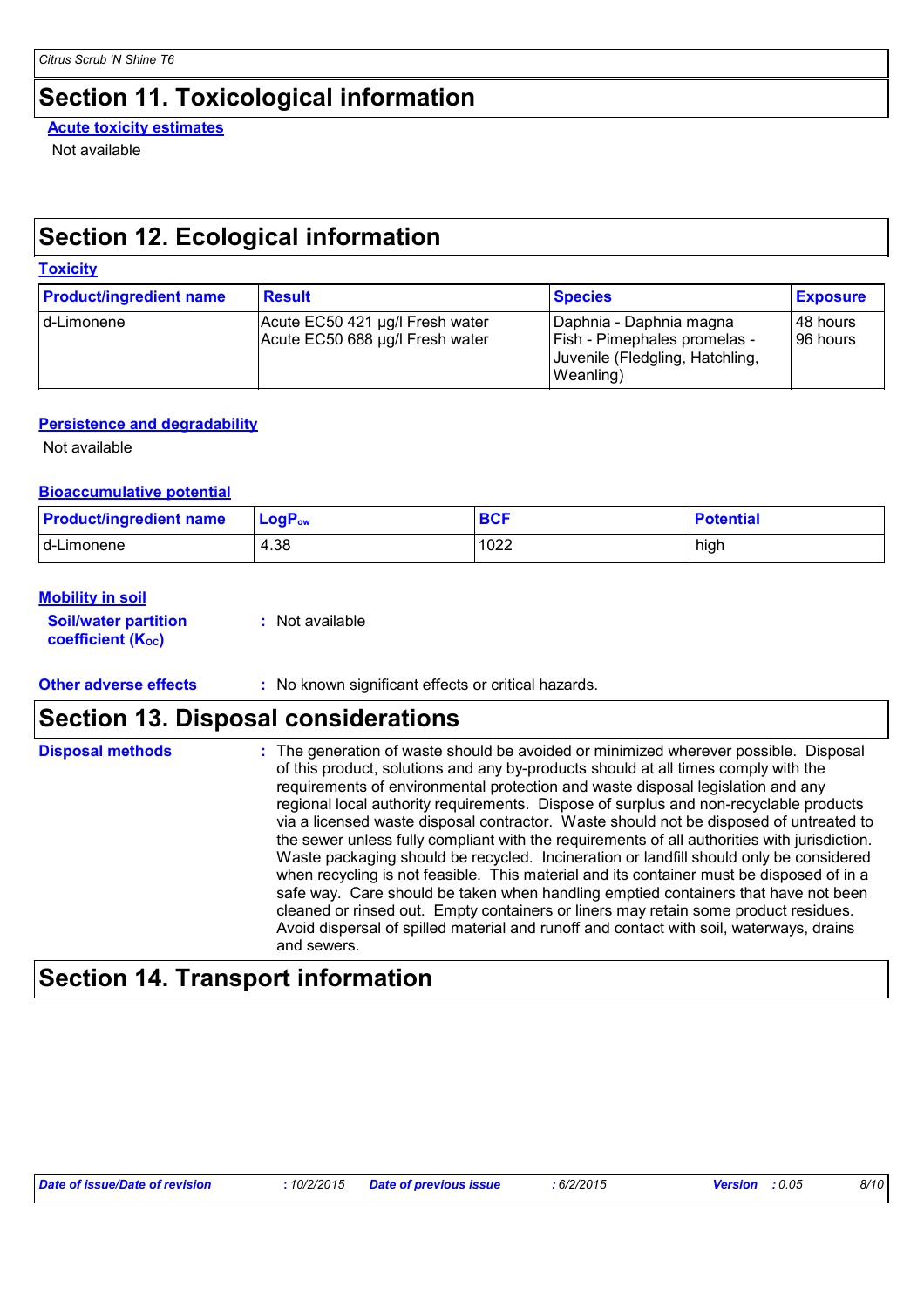### **Section 14. Transport information**

|                                      | <b>DOT Classification</b> | <b>IMDG</b>              | <b>IATA</b>              |
|--------------------------------------|---------------------------|--------------------------|--------------------------|
| <b>UN number</b>                     | Not regulated             | Not regulated            | Not regulated            |
| <b>UN proper shipping</b><br>name    | $\overline{\phantom{a}}$  |                          | $\overline{\phantom{0}}$ |
| <b>Transport hazard</b><br>class(es) | $\overline{\phantom{a}}$  | $\overline{\phantom{0}}$ | $\overline{\phantom{0}}$ |
| <b>Packing group</b>                 | $\overline{\phantom{a}}$  | $\overline{\phantom{0}}$ | -                        |
| Environmental<br>hazards             | No.                       | No.                      | No.                      |
| <b>Additional</b><br>information     | $\qquad \qquad$           |                          |                          |

**Special precautions for user** : Transport within user's premises: always transport in closed containers that are upright and secure. Ensure that persons transporting the product know what to do in the event of an accident or spillage.

**Transport in bulk according :** Not available **to Annex II of MARPOL 73/78 and the IBC Code**

### **Section 15. Regulatory information**

**U.S. Federal regulations : United States inventory (TSCA 8b)**: All components are listed or exempted.

| <b>Clean Air Act Section 112 : Not listed</b><br>(b) Hazardous Air<br><b>Pollutants (HAPs)</b> |  |                                   |  |             |  |
|------------------------------------------------------------------------------------------------|--|-----------------------------------|--|-------------|--|
| <b>SARA 311/312</b>                                                                            |  |                                   |  |             |  |
| <b>Classification</b>                                                                          |  | : Immediate (acute) health hazard |  |             |  |
| <b>Composition/information on ingredients</b>                                                  |  |                                   |  |             |  |
|                                                                                                |  | $\mathbf{a}$                      |  | <b>A II</b> |  |

| <b>Name</b> | $\frac{9}{6}$ | <b>Fire</b> | <b>Sudden</b><br>hazard release of<br><b>pressure</b> | <b>Reactive</b> | Immediate<br>(acute)<br>health<br>hazard | <b>Delaved</b><br>(chronic)<br>health<br><b>hazard</b> |
|-------------|---------------|-------------|-------------------------------------------------------|-----------------|------------------------------------------|--------------------------------------------------------|
| d-Limonene  | $0 -$         | Yes.        | No.                                                   | No.             | Yes.                                     | No.                                                    |

#### **State regulations**

**International regulations**

**Canada inventory :** All components are listed or exempted.